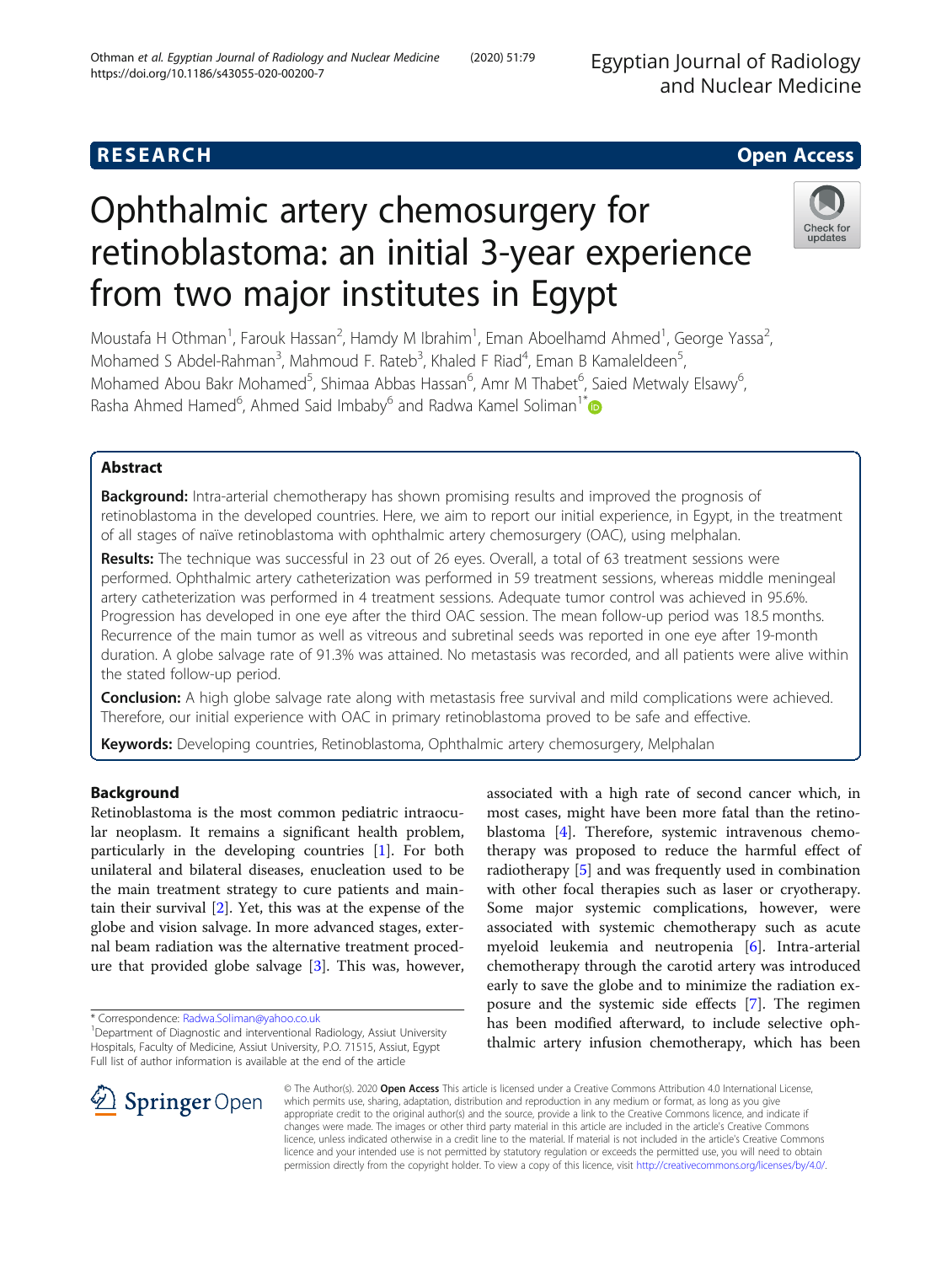developed by the Japanese  $[8, 9]$  $[8, 9]$  $[8, 9]$  $[8, 9]$ . Eventually, the superselective ophthalmic artery chemotherapy, which is also known as ophthalmic artery chemosurgery (OAC), has introduced by Abramson et al. [[10\]](#page-6-0).

The use of OAC has been increased, gradually, to be the first choice of retinoblastoma treatment in the developed countries. Consequently, the enucleation rate has been reduced from 95 to about 10% [\[11](#page-6-0)] with the estimated survival rate of retinoblastoma exceeds 95% in the developed countries [[12](#page-6-0)]. OAC was implemented, however, in a small percent of low- and middle-income countries [[1\]](#page-6-0). Thus, the enucleation rate, in such regions, remains high and ranges from 50 to 87.6%, with estimated survival rate of retinoblastoma reaches about 60% in Asia and about 30% in Africa [[12\]](#page-6-0).

Here, we introduce our OAC experience in Egypt. Namely, we report our 3 years initial experience for the treatment of early and advanced naive retinoblastoma with OAC, in two major referral centers in Egypt.

# Methods

# Patients

A prospective study, included patients with newly diagnosed retinoblastoma undergoing OAC, was conducted from January 2016 till March 2019. The study was performed in collaboration between Assiut University Hospital and El- Sheikh Zayed Hospital after obtaining patients' written consents (from parents) and approval from the institutional ethics committees. Both hospitals represent tertiary referral centers, both in the south and north of Egypt. Patients were referred to our neurointerventional suites for OAC after the discussion in the multidisciplinary meetings (including ophthalmologists, pediatric oncologists, diagnostic, and interventional neuro-radiologists). Three patients were referred to us from other Middle East areas (Yemen, Libya, and Sudan). Inclusion criteria included patients who received no prior treatment, the presence of unilateral or bilateral diseases, and any stage of the disease except patients with neovascular glaucoma and anterior chamber invasion. Exclusion criteria further included patients in which the disease can be totally controlled with focal therapy such as laser ablation, cryotherapy, and brachytherapy as well as patients with optic nerve involvement and those with orbital or metastatic diseases. In addition, patients who had abnormal coagulopathy renal or hepatic impairment were excluded. Therefore, a total number of 26 eyes, 19 patients (age ranges 2–48 months) were included in this study.

# Technique

OAC procedures were performed at the angiography suites under general anesthesia. Intravenous heparin (100 UI/kg) was administered as a systemic anticoagulant. A femoral artery puncture was performed at the right side, and a four-French arterial sheath was inserted into the femoral artery. A four-French (vertebral) guide catheter, supported with a 0.035-inch hydrophilic (Terumo) guidewire was then placed through the sheath to reach the targeted internal carotid artery (ICA), under fluoroscopic guidance. Non-ionic iodine contrast media was injected, and serial angiograms were taken to visualize the cerebral and orbital vascular anatomy. A super-selective catheterization of the ophthalmic artery (OA) was then performed (Fig. [1\)](#page-2-0) via a 1.5 French micro-catheter (Marathon, EV3-Medtronic, USA), supported by either 0.008 in. (Mirage, EV3-Medtronic, USA) or 0.012/0.014 in. (Traxcess, Microvention, USA) micro-guidewires, and contrast media was injected to confirm the appropriate catheter position and to detect the choroidal blush. If there was no adequate choroidal blush after OA catheterization or even if the OA was not well visualized after ICA catheterization, catheterization of the middle meningeal artery (MMA) through the external carotid artery (ECA) was achieved. In case of bilateral retinoblastoma, tandem technique, previously described by Abramson et al. [[13\]](#page-6-0) was performed.

All patients in the current study received melphalan as a single chemotherapeutic drug for OAC. Preparation was performed only after the catheterization of OA. The dose was adjusted according to the age, size of the globe, and the territory infused. Body weight was, particularly, taken into consideration to estimate the toxic dose, < 0.48 mg/kg. Melphalan was diluted in 30 ml saline and infused via pulsatile injection, over 30 min, to insure homogenous delivery of the drug. After the infusion, an angiogram was taken to rule out complications related to the procedure such as vasospasm, vascular dissection, or embolism. The catheter and the sheath were then removed, and femoral artery hemostasis was obtained by manual compression at the puncture site. Patients were then awakened and kept under observation for 24 h.

# Sessions

Patients were scheduled to obtain repeated sessions, whenever required, in order to achieve adequate tumor control. Repeated sessions were performed in 3 to 4 weeks interval. At any stage, whenever the residual disease can be controlled by any adjuvant focal therapy, at the discretion of the ophthalmologist, the appropriate therapy was given.

# Response assessment

The response was recorded after the ophthalmological evaluation. Complete regression (CR) was assigned if there was no evidence of a viable tumor or any viable seeds. Partial regression (PR) was assigned whenever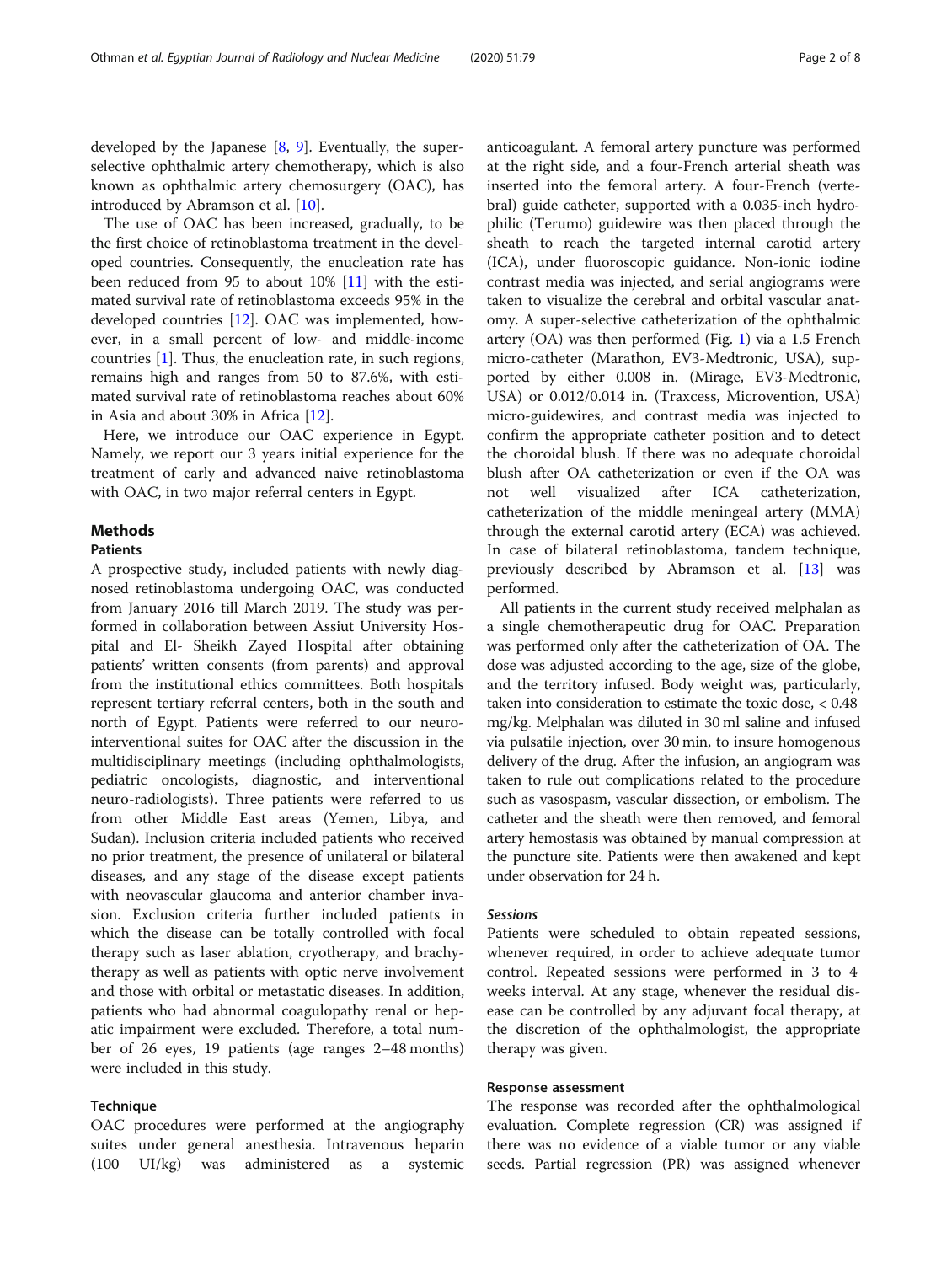<span id="page-2-0"></span>

there was a reduction in the size of the tumor or in the percent of the viable seeds. Bad response was assigned when changes remain persistent after 2 sessions or if a progression in the tumor size and or seeds was recorded after any session.

# Follow-up

Initially, onco-pediatric evaluation was performed within 7–10 days after each session, whereas ophthalmological evaluation was performed before the initial session and 3 weeks after each session. Follow-up was then continuous at 3 months interval (or earlier whenever required by the pediatric oncologist or the ophthalmologist).

Ophthalmological evaluation included external examination, ocular motility assessment, and complete fundus examination (using indirect ophthalmoscope, ultrasound and, whenever possible, Retcam). It aimed to assess the response of the tumor to the OAC, i.e., the tumor size, the presence and extent of the subretinal/vitreous seeds, distance of the tumor from the optic disc, and fovea as well as the associated retinal detachment. Additionally, it aimed to assess the recurrence as well as the ocular and periocular complications.

Onco-pediatric evaluation included the clinical assessment and the hematological investigation. It aimed to assess the general condition, toxicity from chemotherapy, systemic complications, and patient survival. MRI of the brain and orbit was performed every 6 months, or at shorter interval whenever required, to assess the extraocular extension, any associated pineal, or suprasellar diseases (trilateral or quadrilateral retinoblastomas) and to detect the metastasis.

Eventually, our analysis consisted of primary and secondary measures. The primary measures included evaluation of the success of the technique, the response to OAC sessions, and complications related to the procedure, whereas the secondary measures included assessment of the recurrence, metastasis, and patient survival.

# Results

#### The primary measures

# Success of the technique and number of the sessions

OAC was successful in 23 out of 26 eyes. Catheterization of OA failed, however, in 3 eyes, due to the sharp angle along with the small ostium of OA, even after reshaping the tip of guidewire to fit the OA. In 2 out of those, it failed in the first session. Yet, in one eye, catheterization was successful in the first session but not in the second session. Therefore, 23 eyes of 16 patients were included in our analysis. Details of patients' characteristics are demonstrated in (Table [1\)](#page-3-0).

The number of OAC sessions received by each eye ranged from 1 to 4, with four eyes underwent four OAC sessions, ten eyes underwent three sessions while eight eyes underwent 2 sessions, and only one eye underwent one session. Thus, a total of 63 sessions were ultimately performed. OA catheterization was performed in 59 sessions (shaping the tip of the guidewire to fit the sharp angle of OA was achieved in two eyes) (Fig. [2\)](#page-3-0), while MAA catheterization was performed in 4 sessions (due to reflux of the contrast back to the ICA (Fig. [3\)](#page-4-0) and due to non-visualized OA after ICA catheterization).

# Response to OAC treatments

Adequate tumor control was achieved in 22 out of 23 eyes (95.66%). Fifteen eyes (65.2%) showed CR after the OAC treatments. Eight eyes (34.8%) showed PR after the OAC sessions and were amenable for adjuvant therapy, either laser ( $n = 6$ ) or plaque brachytherapy ( $n = 2$ ). On the other hand, (4.34%) one eye (stage D) showed a progression of the main solid tumor after the third session and enucleation was performed.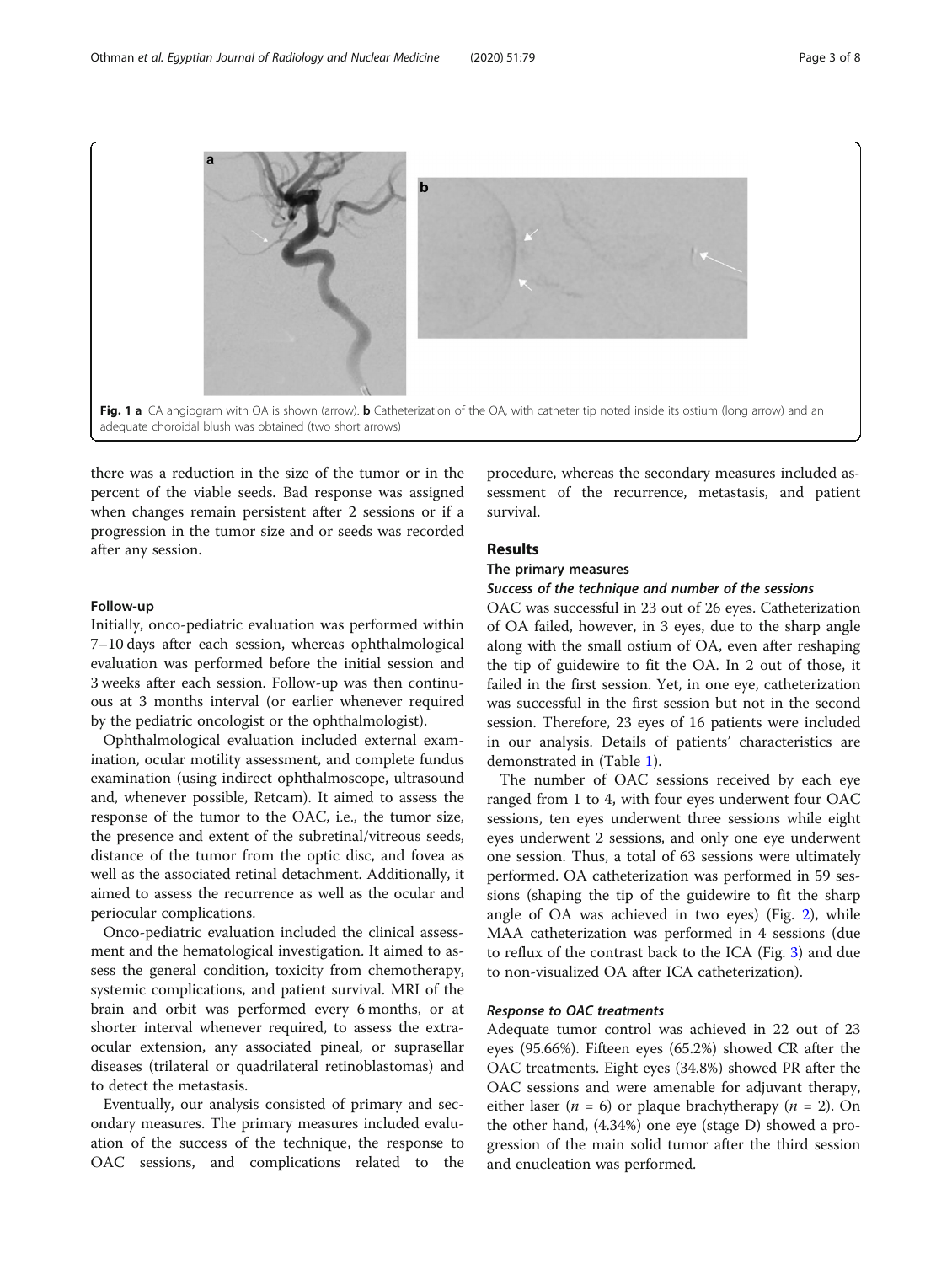Complications The main ocular complications included ophthalmic artery stenosis ( $n = 4$ ) and localized chorioretinal atrophy  $(n = 3)$ . The periocular complications included temporary eyelid edema ( $n = 4$ ) and periorbital hyperemia  $(n = 2)$ . The systemic complications mainly included vomiting (*n* = 15), transient neutropenia (*n* = 2), but no one required a blood transfusion, and reduced tidal volume  $(n = 2)$  that has been treated with intravenous epinephrine, after pausing catheterization. No

anaphylactoid reaction had been recorded and no major intracranial complications such as ischemic stroke, seizure, or any neurological deficits.

# The secondary measures

The mean follow-up duration is equal to 18.5 months (ranges 9–36 months) with only one eye has been followed up for less than 12 months (9 months).

# Recurrence and globe salvage

Only one eye (4.3%) showed orbital recurrence. A 4 year-old female with bilateral disease has developed the recurrence in the right eye (stage E, at time of presentation). The patient received four sessions of OAC treatments and later received laser ablation therapy, then showed a complete resolution. Yet, recurrence of the main solid tumor, with subretinal and vitreous seeds was recorded, during a follow-up duration of 19 months, and enucleation was then performed.

Overall, out of 23 eyes, two eyes underwent enucleation (In one eye, enucleation was performed after a recurrence of the main tumor, while in the other eye enucleation was performed due to progression of the disease even after the third OAC session). Therefore, the globe salvaged has been achieved in 91.3% of our population, during a mean follow-up duration of 18.5 months.

# Metastasis and patient survival

No reported case of metastasis or death (100% metastasis free survival) during a mean follow-up period of 18.5 months.



Table 1 Characteristic of retinoblastoma patients received OAC treatments between January 2016 and March 2019

Features **Patient characteristics** 

Age Range (2–48 months)

Sex 8 males, 8 females Laterality Unilateral, 9 patients

Family history **Positive, 6 patients** 

Follow-up period **Range (9-36 months)** 

Number of eyes 23 eyes

Number of patients included in the final analysis

Stage of the disease according to the International Classification

of Retinoblastoma

<span id="page-3-0"></span>

16 patients

Mean  $age = 11.1$  months

Bilateral, 7 patients

Negative, 10 patients

 $Mean = 18.5 months$ 

Stage  $B = 8$  eyes (34.8%) Stage  $C = 7$  eyes (30.5%) Stage  $D = 5$  eyes (21.7%) Stage  $E = 3$  eyes (13 %)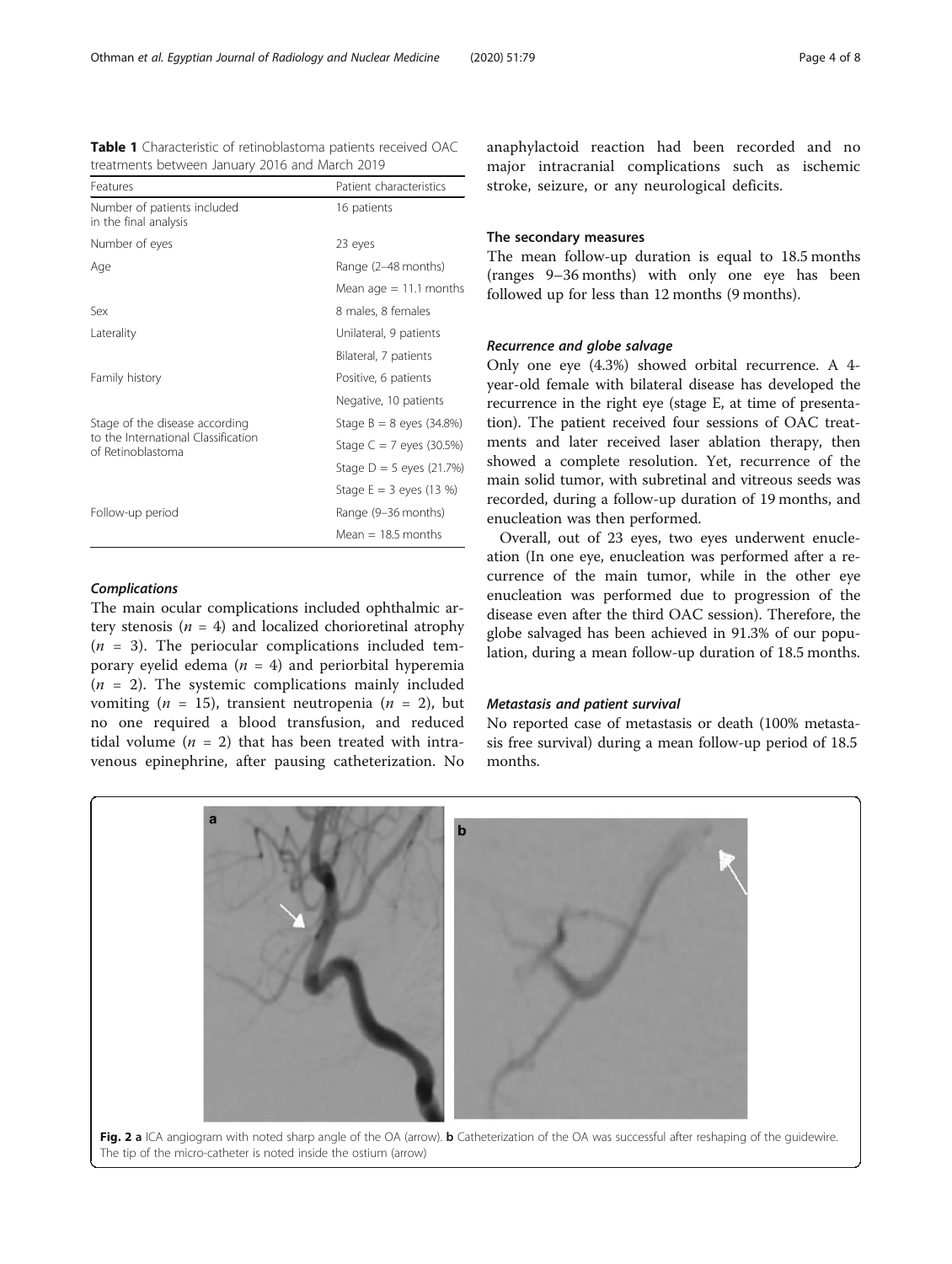<span id="page-4-0"></span>

# **Discussion**

In the current study, we evaluated our initial experience in Egypt to implement OAC for the treatment of both unilateral and bilateral naive retinoblastoma patients. About 34.7% presented with advanced stage and the youngest patient was 2 months old. At such young age, OAC might be challenging. Therefore,

only few reports have included this age while applying OAC [\[14](#page-6-0)–[16](#page-7-0)].

Catheterization was successful in 23 eyes out of 26, with a total of 63 sessions, in the current study. The main reason why the technique failed, in three of our cases, was the sharp angle of the OA which hindered the proper catheterization of its ostium. In such cases,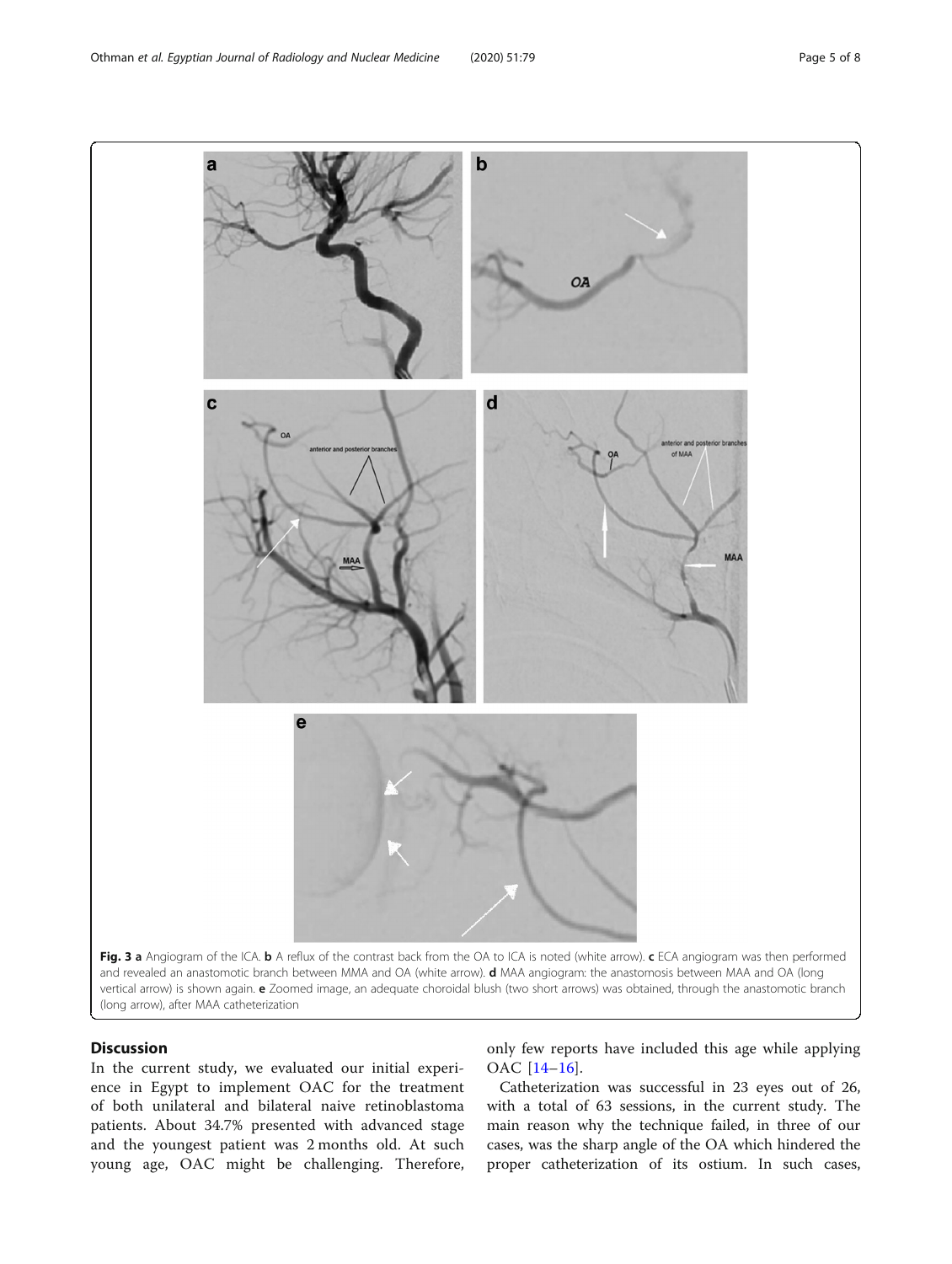shaping the tip of the guidewire was performed to fit the OA ostium, as described previously [[17,](#page-7-0) [18\]](#page-7-0). Despite being successful in two eyes of our cases, it failed in the other three eyes. Catheterization, however, was not further forced to avoid OA injury. An alternative approach to overcome the sharp angle of OA was by applying the temporary balloon occlusion technique to the ICA [\[8](#page-6-0), [19\]](#page-7-0). Yet, we have not apply this maneuver to avoid the risk of thromboembolic complications and to avoid dilution of melphalan over a larger volume of the blood [[17](#page-7-0), [20\]](#page-7-0). Another difficulty we encountered here was the reflux of the contrast media back to the ICA. Such reflux usually occurs as a result of a hemodynamic flow imbalance with inversion of the blood flow through multiple collaterals between OA and the MMA [\[17](#page-7-0)]. The presence of the catheter inside the OA ostium has been thought to be a trigger factor for this hemodynamic disturbance with activation of the collaterals [[17](#page-7-0), [21](#page-7-0)]. Catheterization of the MMA via ECA approach, as previously proposed [[17,](#page-7-0) [19](#page-7-0)], was successfully performed in such cases.

Initially, tumor control has been achieved in 95.6% of the treated eyes. While 65.2% revealed CR after OAC sessions, 34.8% revealed CR only after additional adjuvant therapy. We relied on melphalan as a single chemotherapeutic drug in treating our patients. It is the primary drug used in OAC and has been shown to be the most powerful one  $[10, 22]$  $[10, 22]$  $[10, 22]$  $[10, 22]$ . Other studies have used both single and multiple drug regimen, e.g., carboplatin and topotecan in combination with melphalan [\[18,](#page-7-0) [19](#page-7-0), [23](#page-7-0)–[26](#page-7-0)].Combined drug therapy was particularly employed in more advanced cases [\[23](#page-7-0)–[25\]](#page-7-0) or in tandem therapy [\[22](#page-7-0)].

In keeping with our data, Tuncer et al. revealed that, of those who had been treated only with melphalan during OAC, only one eye out of 17 retinoblastomas, with stage D, did not reveal CR [[27\]](#page-7-0). Similarly, other studies achieved high rates of tumor control, even in advanced stages, when relied only on melphalan for OAC [[28](#page-7-0)–[30](#page-7-0)]. On the other hand, Thampi et al. achieved good tumor response only in less advanced stages but not in the more advanced retinoblastomas, when used melphalan as a single agent for OAC [\[31](#page-7-0)].

In the current study, only one eye (4.3%) developed a recurrence after 19 months. A tumor resistance to the chemotherapy has been recorded previously, particularly, when a single agent is used [\[27,](#page-7-0) [32](#page-7-0)]. Such a resistance might be a reason for the recurrence in our case. Contrast to our results, different studies revealed a higher rate of recurrence. Shield et al. reported a recurrence rate of 19%, after OAC in primary retinoblastomas, including all stages, within 24 months [[33\]](#page-7-0). Furthermore, Tuncer et al, in a 4-year experience, reported a recurrence rate of 29% after OAC in group D

retinoblastomas, within the first year [[27\]](#page-7-0). The relatively small sample size, particularly, with the small number of advanced retinoblastomas, in addition to the short follow-up duration, may explain our lower recurrence rate. Our results, however, are in agreement with other studies in which low recurrence rates were recorded after OAC, even in advanced cases [[30,](#page-7-0) [34\]](#page-7-0). In fact, there were notable variations regarding the disease stage, the number of the eyes received treatment, as well as the follow-up period among the different studies which might, in part, contributed to these results discrepancy. In this context, in 10 years' experience study conducted by Francis et al. investigating the risk factors associated with recurrence after OAC, they found that in addition to using single chemotherapeutic agent, increase the number of chemotherapeutic agents used in combination, bridge therapy, as well as presence of vitreous seeds at the first visit, older age at the time of presentation, and longer interval between OAC sessions (more than 4 weeks) are all significantly associated with high recurrence rate. The latter was the only factor significantly associated with a high recurrence rate if OAC was accompanied by intravitreal chemotherapy injection. Furthermore, they revealed that eyes which did not develop recurrence in the first year had only 8% risk of recurrence by the 2nd year [\[32\]](#page-7-0).

In the present study, enucleation was performed due to disease progression in one eye and due to recurrence of the disease in another eye. Eventually, we were able to attain a high globe salvage rate (91.3%). Such results are consistent with other studies [\[28,](#page-7-0) [35\]](#page-7-0) in which high globe salvage rates were achieved, and further emphasizing the efficacy OAC in retinoblastoma.

Fortunately, none of our patients developed metastasis and all of them were alive within the stated follow-up period (mean = 18.5 months). In parallel with our data, other studies showed no metastasis developed after OAC [\[18,](#page-7-0) [27,](#page-7-0) [33,](#page-7-0) [36\]](#page-7-0). Others reported a low incidence of metastasis [\[11](#page-6-0)]. Nevertheless, different studies worldwide revealed that no patient has died from the metastatic disease after OAC [[11,](#page-6-0) [30,](#page-7-0) [31\]](#page-7-0).

The main ocular complications that we encountered in the current study were ophthalmic artery stenosis and chorioretinal atrophy. The ophthalmic artery narrowing was detected by fluoroscopy, in four eyes, in the late sessions and is likely caused by catheter injury or by the toxic effect of chemotherapy to the vascular endothelium. Localized chorioretinal atrophy was detected in three eyes after either the third or fourth session. It is most likely secondary to the toxic effect of the chemotherapy from earlier sessions, since it takes several months to progress. Previous studies also showed low rates of chorioretinal atrophy [[27,](#page-7-0) [29,](#page-7-0) [33,](#page-7-0) [37\]](#page-7-0). In line with other studies [\[19](#page-7-0), [27\]](#page-7-0), other minor periocular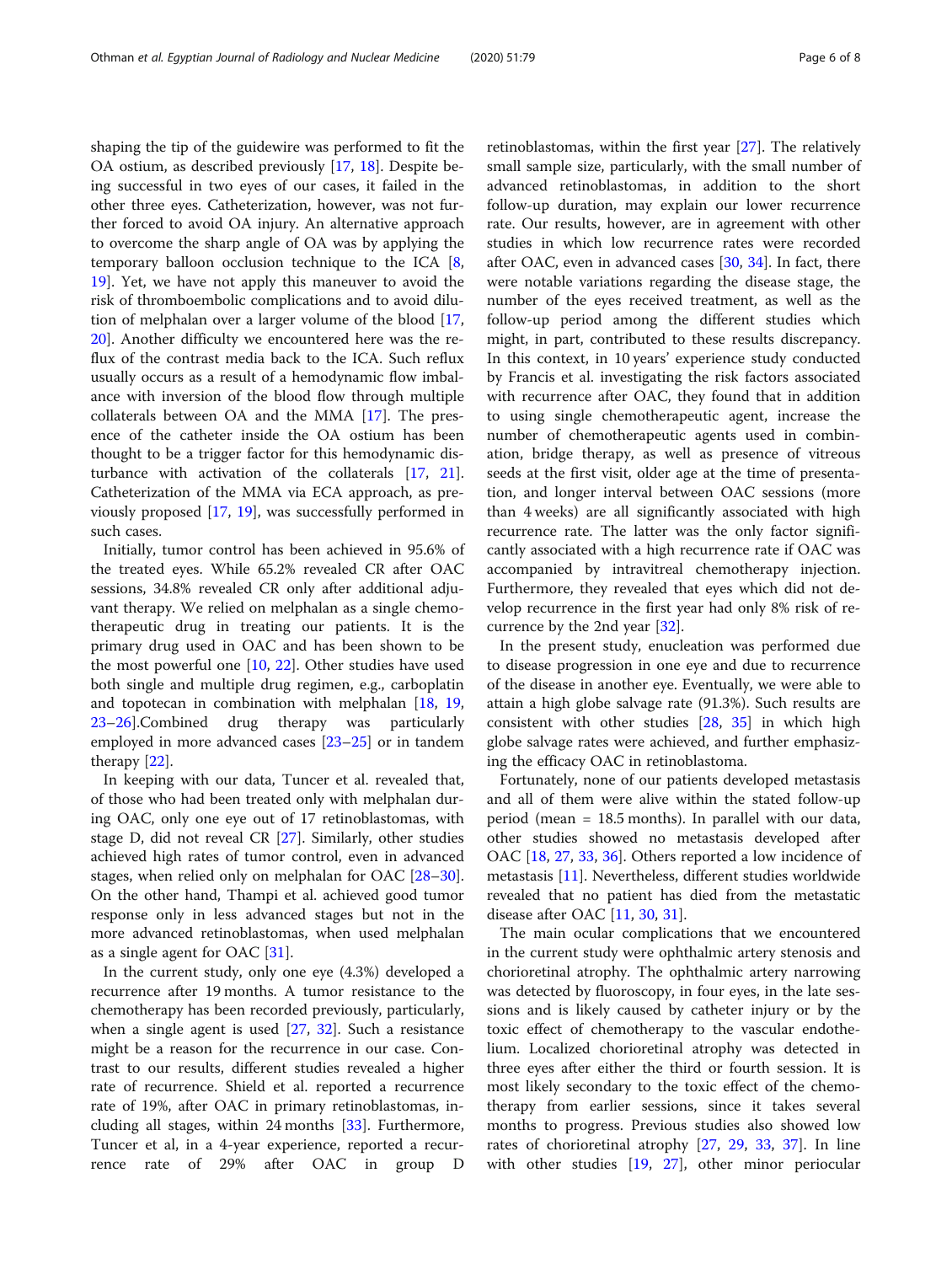<span id="page-6-0"></span>complications such as lid edema and periorbital hyperemia have been reported in our study yet, they were resolved shortly afterward. A transient neutropenia, which is related to the chemotherapy toxicity, has been reported in our series yet, none of our patient required blood transfusion. In addition, reduced tidal volume was evident twice in the current study. Similarly, it has been shown previously in some patients during OAC [\[38,](#page-7-0) [39](#page-7-0)] and has been assumed to evolve secondary to catheter placing in the ICA or OA orifice [[40\]](#page-7-0). In such cases, reduced tidal volume was managed by suspending the catheterization and elevating the airway pressure. Immediate intravenous epinephrine would aid to avoid further hemodynamic collapse [[40\]](#page-7-0).

One of our limitations was the lack of availability of other chemotherapeutic drugs during the time of our study. Thus, we relied only on melphalan even in the advanced stages or in tandem therapy. In our future OAC treatments, combined drug therapy will be included. The small sample size is another limitation of this study. Being an initial experience that is less accustomed by clinicians and parents may be the reason behind this.

# Conclusion

In summary, we were able to achieve a high rate of globe salvage with a minimal rate of complications and at the same time, 100% metastasis free survival was maintained. Therefore, our study provides promising results for treating both early and advanced stages of retinoblastoma, safely, in the developing countries, particularly in Egypt.

# Abbreviations

CR: Complete regression; ECA: External carotid artery; ICA: Internal carotid artery; OA: Ophthalmic artery; OAC: Ophthalmic artery chemosurgery; MAA: Middle meningeal artery; PR: Partial regression

#### Acknowledgements

We are grateful to Dr. David H. Abramson for his guidance during the time of this study.

#### Authors' contributions

EAA, MHO, FH, RKS, and HMI were responsible for the study conception, design, and data analysis. MHO, FH, HMI, and GY performed the procedures. RKS wrote the manuscript. MSA, MFR, KFR, EBK, and MAM were responsible for the clinical and ophthalmological examinations as well as for the followup. SAH, AMT, SME, RAH, and ASI were responsible for intra- and postoperative monitoring. All authors substantially revised the manuscript and approved the submission.

## Funding

This study was not supported by any funding.

#### Availability of data and materials

The datasets generated during and/or analyzed during the current study are available from the corresponding author on reasonable request.

#### Ethics approval and consent to participate

The study was approved by the institutional ethical committee (Faculty of Medicine, Assiut University Ethical Committee), and the committee's

reference number is not applicable. Written informed consent was obtained from all individual participants included in the study.

#### Consent for publication

All patients included in this research gave written informed consent to publish the data contained within this study.

#### Competing interests

The authors declare that they have no conflict of interest.

# Author details

<sup>1</sup>Department of Diagnostic and interventional Radiology, Assiut University Hospitals, Faculty of Medicine, Assiut University, P.O. 71515, Assiut, Egypt. 2 Department of Diagnostic and interventional Radiology, Faculty of Medicine, Cairo University, Cairo, Egypt. <sup>3</sup>Department of Ophthalmology, Faculty of Medicine, Assiut University Hospitals, Assiut, Egypt. <sup>4</sup>Department of Pediatric Oncology, South Egypt cancer Institute, Assiut University, Assiut, Egypt. <sup>5</sup>Department of Pediatrics, Faculty of Medicine, Assiut University Hospitals, Assiut, Egypt. <sup>6</sup>Department of Anesthesia and Intensive care, Faculty of Medicine, Assiut University Hospitals, Assiut, Egypt.

#### Received: 28 February 2020 Accepted: 5 May 2020 Published online: 18 May 2020

#### References

- 1. Grigorovski N, Lucena E, Mattosinho C, Parareda A, Ferman S, Catalá J, Chantada G (2014) Use of intra-arterial chemotherapy for retinoblastoma: results of a survey. Int J Ophthalmol 7(4):726
- 2. Abramson DH (2014) Retinoblastoma: saving life with vision. Annu Rev Med 65:171–184
- 3. Scott IU, Murray TG, Feuer WJ, Van Quill K, Markoe AM, Ling S et al (1999) External beam radiotherapy in retinoblastoma: tumor control and comparison of 2 techniques. Arch Ophthalmol 117(6):766–770
- 4. Eng C, Li FP, Abramson DH, Ellsworth RM, Wong FL, Goldman MB et al (1993) Mortality from second tumors among long-term survivors of retinoblastoma. J Natl Cancer Inst 85(14):1121–1128
- 5. Shields CL, De Potter P, Himelstein BP, Shields JA, Meadows AT, Maris JM (1996) Chemoreduction in the initial management of intraocular retinoblastoma. Arch Ophthalmol 114(11):1330–1338
- 6. Gombos DS, Hungerford J, Abramson DH, Kingston J, Chantada G, Dunkel IJ et al (2007) Secondary acute myelogenous leukemia in patients with retinoblastoma: is chemotherapy a factor? Ophthalmology 114(7):1378–1383
- 7. Reese AB, Hyman GA, Forrest AW (1958) The treatment of retinoblastoma by x-ray and triethylene melamine. AMA Arch Ophthalmol 60(5):897–906
- Yamane T, Kaneko A, Mohri M (2004) The technique of ophthalmic arterial infusion therapy for patients with intraocular retinoblastoma. Int J Clin Oncol 9(2):69–73
- 9. Mohri M (1993) The development of a new system of selective ophthalmic arterial infusion for the patients of intraocular retinoblastoma (in Japanese). Keio Igaku (J Keio Med Soc) 70:679–687
- 10. Abramson DH, Dunkel IJ, Brodie SE, Kim JW, Gobin YP (2008) A phase I/II study of direct intraarterial (ophthalmic artery) chemotherapy with melphalan for intraocular retinoblastoma: initial results. Ophthalmology 115(8):1398–1404
- 11. Abramson DH, Fabius AW, Issa R, Francis JH, Marr BP, Dunkel IJ, Gobin YP (2015) Advanced unilateral retinoblastoma: the impact of ophthalmic artery chemosurgery on enucleation rate and patient survival at MSKCC. PLoS One 10(12):e0145436
- 12. Rashid R et al (2019) Management of retinoblastoma in developing country: a study of 84 cases. EC Ophthalmology 10(2):70–78
- 13. Abramson DH, Dunkel IJ, Brodie SE, Marr B, Gobin YP (2010) Bilateral superselective ophthalmic artery chemotherapy for bilateral retinoblastoma: tandem therapy. Arch Ophthalmol 128(3):370–372
- 14. Magan T, Khoo CT, Jabbour PM, Shields CL (2017) Intraarterial chemotherapy for retinoblastoma in a 2-month-old infant. Retin Cases Brief Rep 11(1):24–26
- 15. Chen Q, Zhang B, Dong Y, Mo X, Zhang L, Xia J et al (2019) Intraarterial chemotherapy as primary or secondary treatment for infants diagnosed with advanced retinoblastoma before 3 months of age. BMC Cancer 19(1):693